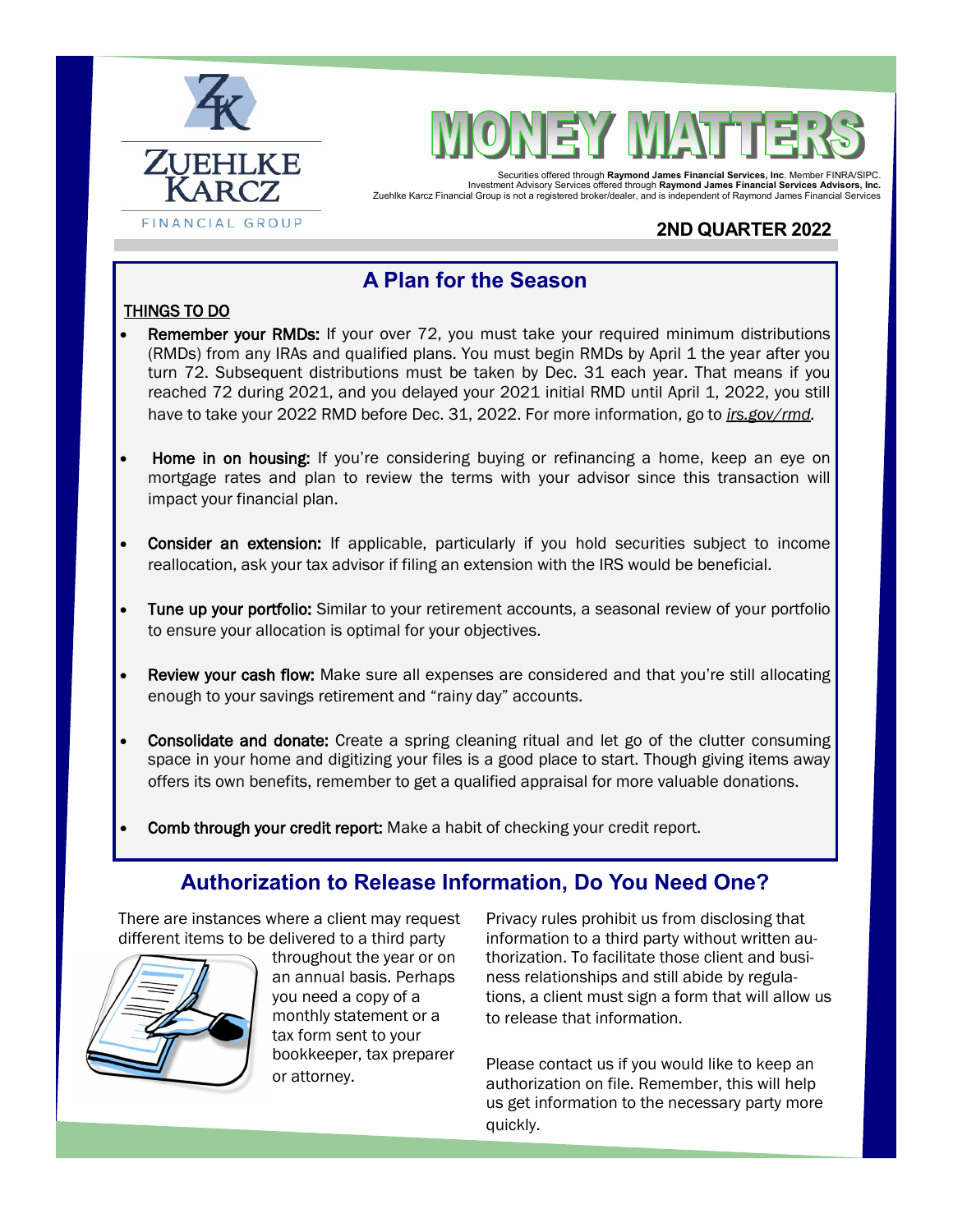# **Are Your Important Documents Secure and Accessible**

Keep your financial life organized with a thoughtful combination of digital and physical storage solutions.

It's not enough to have the right documents – it's also crucial to have them updated, neatly stored and accessible. Read on for tips that can help you keep important files safe and handy.

### Equip yourself for digital success

Digital storage has many upsides. You don't have to pay much attention to space restrictions as you would with physical files. Also, it's easier to securely share and keep items, and you can search for files by dates or keywords.

#### Think like an executor

The most crucial papers to organize are the ones those closest to you will need when you're no longer around. This includes your will, bank statements, insurance policies and birth certificate, for starters.

As for notarized physical documents, storing them in a fireproof safe makes sense for most. Be sure your family knows where the safe itself is, how to get into it and what they can expect to find inside. You can also keep an extra copy in a safe deposit box or with your estate attorney.

#### Know what to keep

Certain official records deserve physical safekeeping: passports, Social Security cards, birth certificates and adoption decrees, property and vehicle deeds, marriage certificates, divorce decrees, signed and notarized powers of attorney, a will and medical directive paperwork.



### Design a breadcrumb trail

This tip is especially relevant for worst case scenario documents such as your medical directive. Experts recommend keeping a copy in your car's glove box, as well as giving copies to your doctor and your preferred healthcare representative. You can then list these as "in case of emergency" contacts on a card in your wallet and in your smartphone's emergency call screen (for iPhone users, add this data in Apple Health; Android users can go to Settings > About phone > Emergency information).

Don't forget about digital access that your loved ones will one day need, which means everything from email and bank accounts to photo and music sites. Few of us think to create a paper trail to help locate these accounts and login IDs because it might invite unauthorized access. However, there is a secure way to guide your heirs.

The first step is to make an inventory. Next, document the details in a safe place. You can use a secure spreadsheet template to get started at *yourdigitalafterlife.com* or you can use a service like *LastPass,* which has an emergency access feature that allows you to hand down passwords to heirs who can then securely maintain or close your accounts based on your wishes.

Sources: Real Simple; pcmag.com; "Getting Things Done: The Art of Stress-Free Productivity;" LastPass; yourdigitalafterlife.com; Everplans; NPR's Life Kit; keepitsafe.com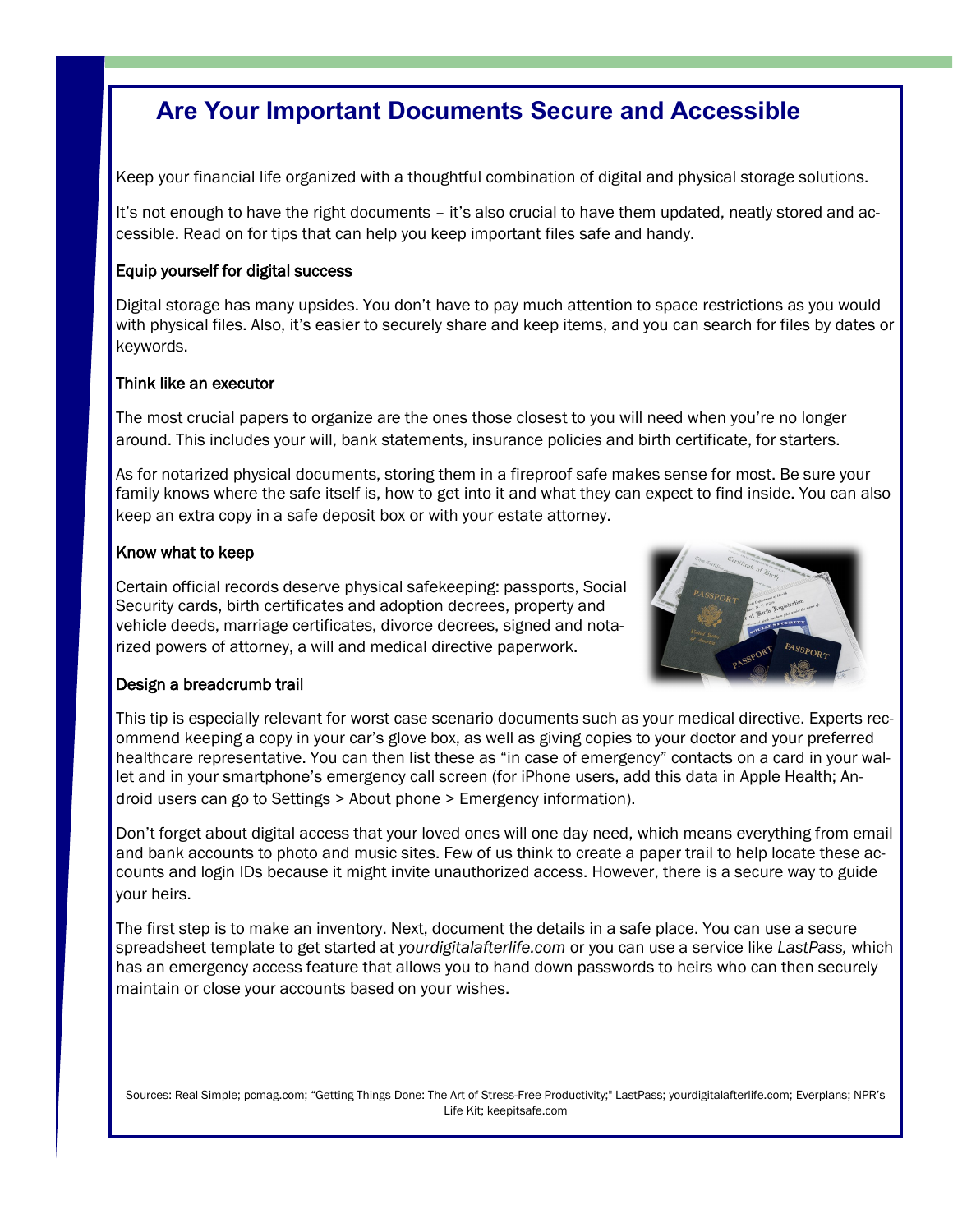# **Letter to Loved Ones**



You think you have taken care of your heirs. Your estate plan is current. The life insurance policy is paid up, and the right computer passwords can unlock all the details of your IRA,

401(k) and brokerage accounts. There's only one thing you forgot, you haven't told your spouse or children where to find anything.

A letter of last instruction is an organized way for you to give your family all the facts about your finances and personal matters that must be attended to. The letter does two big jobs:

- 1. It outlines the location of all your important papers and contacts
- 2. It contains information about your personal desires and experiences

People often put off completing this letter since it is a big job of organizing and detail gathering. Try tackling one section at a time, allowing yourself plenty of time to get as much detail as you possible can.

Be specific about any special final thoughts you may have such as: a memento to a grandchild or piece of jewelry to a daughter or golf clubs to a nephew. It is also important to update this letter periodically as things may change.

Completing this letter can spare your family a load of aggravation and stress. A letter isn't a Last Will & Testament nor a substitute for one. Make sure that this letter is accessible to whoever is responsible for making arrangements.

Several of you may have seen or completed the Letter to Loved Ones that we have at our office already, but for those who haven't we can email or mail you one upon request. Contact our office if you have more questions regarding your Letter to Loved Ones.

# **Digital Storage through Raymond James Online Access**

If you already have online access to your Raymond James through Client Access, it's also smart to take advantage of the storage feature. Vault is an online file sharing and content management platform that can be accessed from Client Access on any internet-connected computer or mobile device.



#### • Collaboration: Advisors and clients can easily comment and provide input on the files they choose to share with one another.

- Convenience: Files can be uploaded to Vault and accessed at any time via Client Access or Client Center.
- Security: Vault offers multiple layers of digital security creating a safe online location to store important files.

### How Clients Use Vault in Client Access

Clients can get started using Vault by clicking on the "Vault" tab on the Client Access homepage. From there, they will be prompted to accept the terms and conditions to verify that they would like to begin using this feature

### Popular items to store in Vault include copies of:

- Client reports (performance, expected income)
- Insurance policies (life, disability, home, auto)
- Tax returns
- Outside investment information (401(k), IRA)
- Mortgage information

Vault enables clients and advisors to quickly, easily and securely store and share a variety of file types. If you have questions on getting online access or using Vault, contact our office.